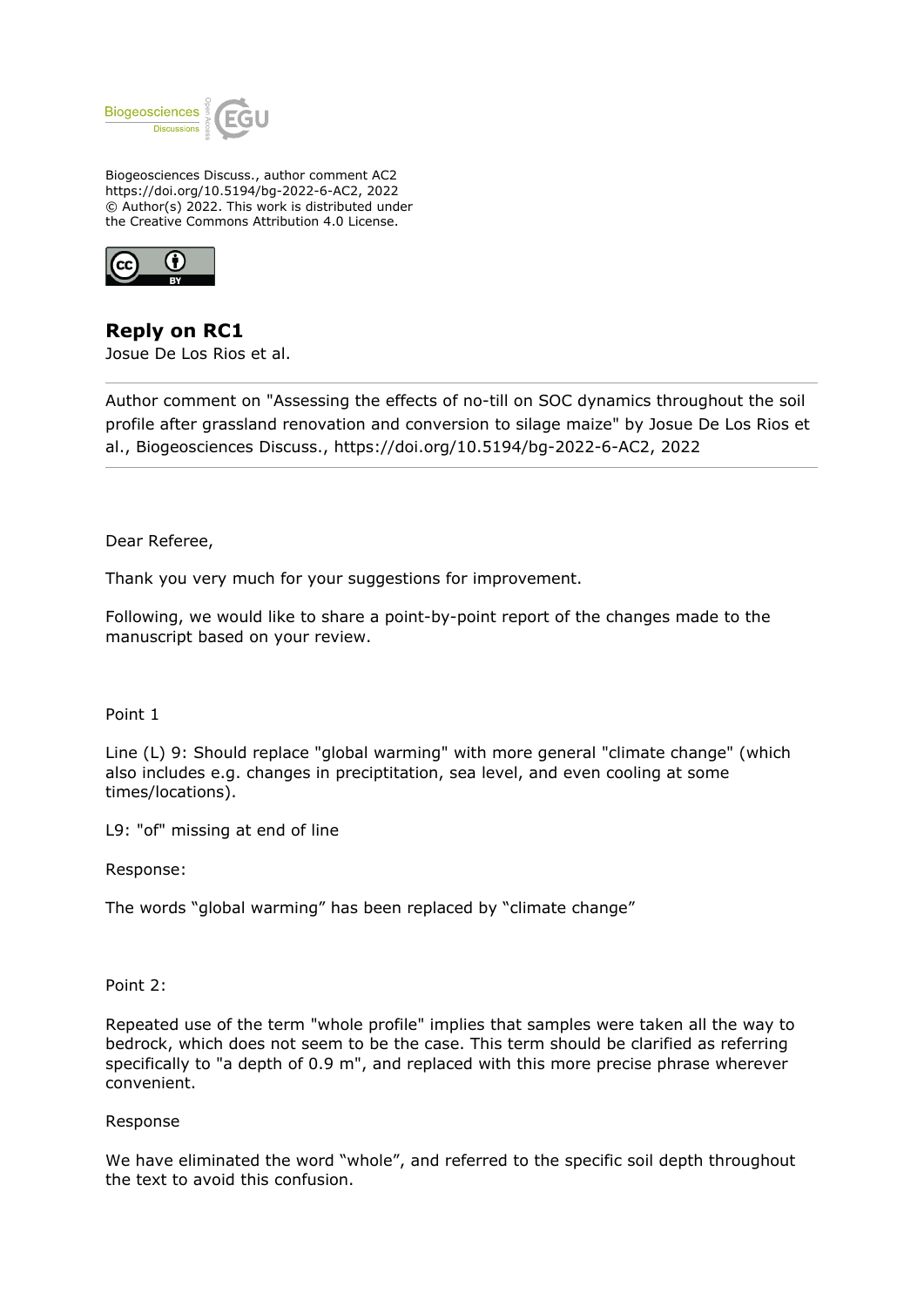# Point 3

L23 SOC increases under GC indicate that the plot is still responding to historic disturbance or LUC. Implications of this need to be considered in the discussion.

### Response

Added this in the manuscript (lines 297-303).

"Before establishing the grassland in 2004, the study site was dominated by an arable cropping system. Since then, the field ceased to be ploughed and a multispecies perennial forage mixture with different rooting depth was established, which favours both the increase and distribution of SOC to deeper layers over time observed in GC"

# Point 4

L76 "most likely as a result of historical erosion and sedimentation processes" - and/or downslope transport of DOC

# Response:

We have added "and/or downslope transport after "as a result of historical erosion"

# Point 5

L77 "To exclude these site-specific effects, this study only reports results from the upper half of the experimental site". This was an unfortunate choice (that can't be remedied now). Better would have been to include slope location as an explanatory variable in the analysis. The exclusion of lower sites introduces a new confounding effect (similar to measuring only topsoil, but excluding subsoils in the earlier studies cited). I.e. an increase in SOC on the upper slopes could be accompanied by a corresponding decrease in downslope soc, if the greater accumulation on higher ground is partly accounted for by reduced tranport processes. This possibility and how it affects potential interpretation of the results (i.e. quanitifcation of this effect was not possible within the current study and would require further research to account for differential transport processes between treatments) needs to figure in the Discussion.

The paragraphs on L260-75 would be a relevent place to raise this issue.

Response: Added to the manuscript (303-312[1] ).

"These results, however, ignore the potential soil erosion effects caused by the slope gradient present on the site, excluded from our analysis by using exclusively the upper half of the site. Due to significant colluvial processes occurring at the site over time, large amounts of SOC were observed in the 30-60cm and 60-90 cm layer in several plots, with similar values to those observed in the 0-30 cm, confounding some treatment effects (not shown). These resulted in the lower half differing in SOC stocks and SOC distribution between the soil layers and treatments compared to the upper half (not shown). Slope gradients have previously shown to have an important effect on the distribution of SOC, favouring the downward movement and accumulation of SOC in the depositional area including the subsoil (Holz and Augustin, 2021; Li et al., 2019; Vos et al., 2019). The presence of a considerable slope gradient could, thus, override the treatment effects induced by the study factors tillage and N rates. Further research is required to account for the slope gradient effects and the different transport processes between the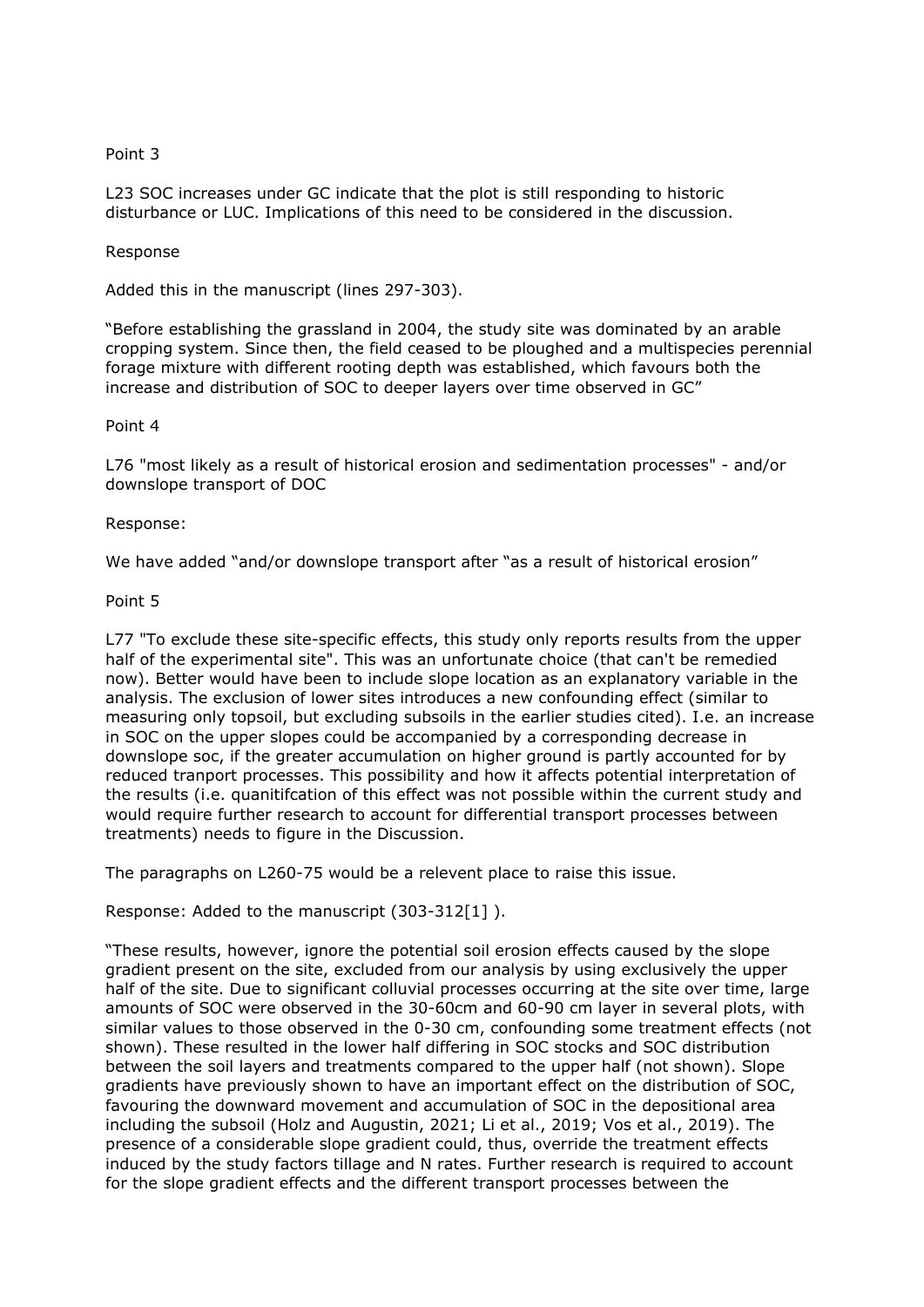treatments."

#### Point 6

Section 2.2.2: I appreciate how thoroughly the biomass inputs were assessed, and commend the authors on this. Too few studies show this level of thoroughness, which is important.

Response:

We are thankful for the positive feedback.

Point 7

L303 "maintain SOC stocks" should be replaced with "to mitigate losses of SOC stocks"

Response:

We have replaced "maintain SOC stocks" with "to mitigate losses of SOC stocks"

Point 8

Fig 1: needs error bars on the data points and a confidence interval or s.e. ribbon on the regression lines

#### Response:

We have changed Figure 1, by adding the mean  $\pm$  the S.D.s as error bars for the measured SOC values. We have done the same to Figure 3 to be consistent in the whole manuscript.

The confidence bands could not be added into the regression models of Figure 1, because of the different variances given by mixed models. However, Figure 2 and 4 reflect the uncertainties surrounding the slopes ( $\pm$  95 % confidence intervals).

Additional changes made by the authors:

We have modified the X-axe name of Figure 1 and 3, to make them consistent with the statistical analysis.

We are happy to answer further questions and include your recommendations to our manuscript.

Sincerely,

Josue De Los Rios